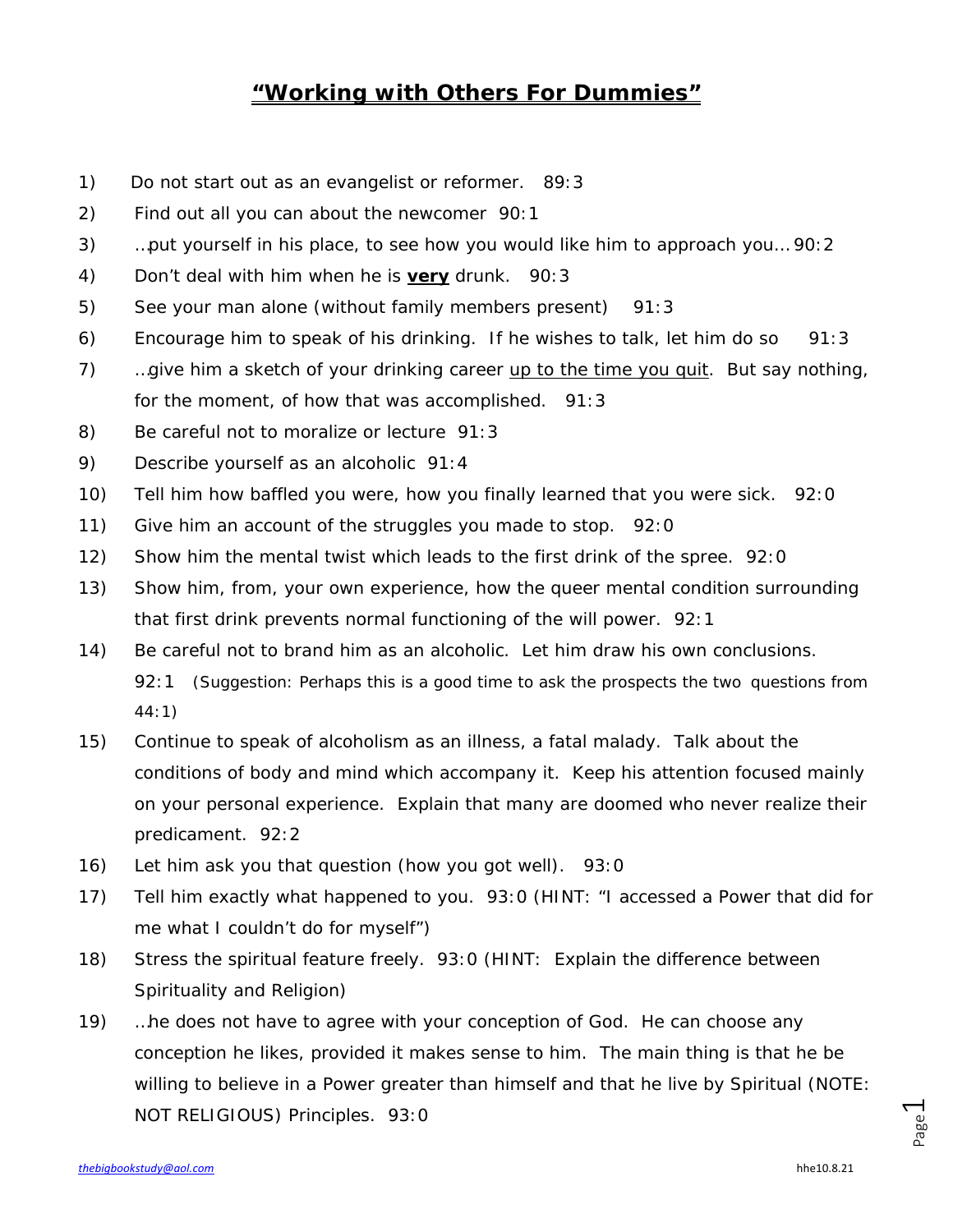- 20) Use everyday language to describe spiritual principles. 93:1
- 21) Let him see that you are not there to instruct him in religion. 93:2
- 22) Outline the program of action…how you made a self-appraisal, how you straightened out your past and why you are endeavoring to be helpful to him. 94:1
- 23) Make it plain that he is under no obligation to you, that you hope only that he will try to help other alcoholics when he escapes his own difficulties. 94:1
- 24) …*disturb* him about the question of alcoholism. 94:1
- 25) On your first (conversation), tell him about the Fellowship of Alcoholics Anonymous. 94:2
- 26) Sometimes a new man is anxious to proceed at once. And you may be tempted to let him do so. This is *sometimes* a mistake. (NOTE: remember, this our *first* conversation.) 95:1
- 27) Never talk down to an alcoholic from any moral or spiritual hilltop. 95:1
- 28) Simply lay out the kit of spiritual tools for his inspection. 95:1
- 29) Show him how they worked with you. 95:1
- 30) Offer him friendship and fellowship. 95:1
- 31) Tell him if he wants to get well you will do anything to help. 95:1
- 32) He should not be pushed or prodded…If he is to find God, the desire must come from within. 95:3
- 33) Encourage him to follow his own conscience. We have no monopoly on God; we merely have an approach that worked for us. 95:4
- 34) Do not be discouraged if your prospect does not respond at once. Search out another alcoholic and try again. 96:1
- 35) Find someone desperate enough to accept with eagerness what you offer. We find it a waste of time to keep chasing a man who cannot or will not work with you…..To spend too much time on any one situation is to deny some other alcoholic an opportunity to live and be happy. 96:1
- 36) ON THE SECOND (CONVERSATION): (If) he says he is prepared to go through with the Twelve Steps of the program…you can give him much practical advice. 96:2
- 37) Let him know you are available if he wishes to make a decision (*Step Three*) and tell his story *(take Steps Four & Five)* but do not insist upon it if he prefers to consult with someone else *(get another Sponsor).* 96:2

Page  $\mathrel{\sim}$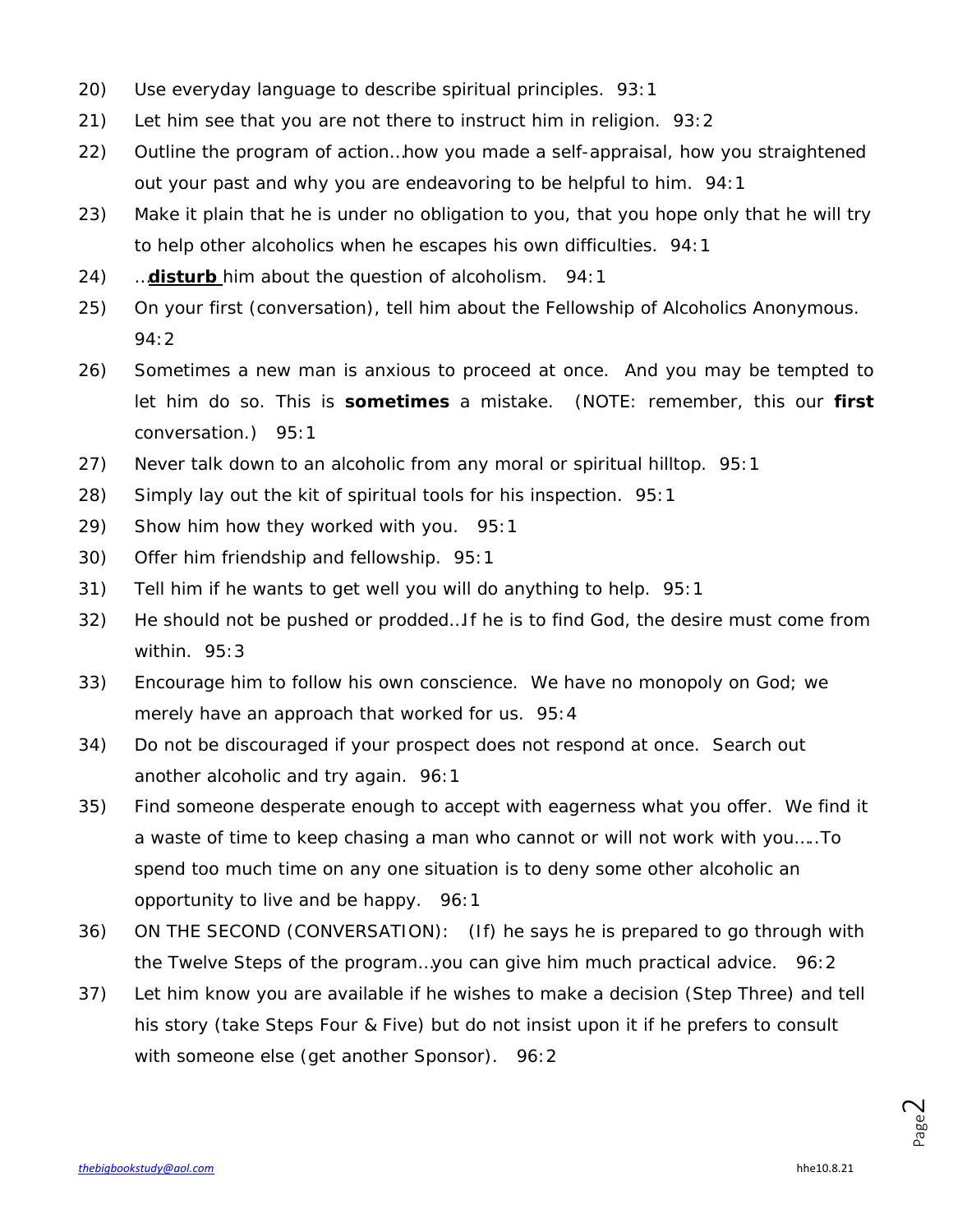- 38) He may be broke and homeless. If he is, you might try to help him about getting a job, or give him a little financial assistance. But you should not deprive your family or creditors of money they should have. Perhaps you will want to take the man into your home for a few days. But be sure you use discretion. Be certain he will be welcomed by your family, and that he is not trying to impose upon you for money, connections, or shelter. Permit that and you only harm him. You will be making it possible for him to be insincere. You may be aiding in his destruction rather than his recovery. *(Hint: Don't be an enabler)* 96:3-97:0
- 39) A kindly act once in a while isn't enough. *You have to act the Good Samaritan every*  day, if need be. 97:1
- 40) Never avoid these responsibilities… It may mean the loss of many nights' sleep, great interference with your pleasures, interruptions to your business. It may mean sharing your money and your home, counseling frantic wives and relatives, innumerable trips to police courts, sanitariums, hospitals, jails and asylums. Your telephone may jangle at any time of the day or night. Your wife may sometimes say she is neglected. A drunk may smash the furniture in your home, or burn a mattress. You may have to fight with him if he is violent. Sometimes you will have to call a doctor and administer sedatives under his direction. Another time you may have to send for the police or an ambulance. Occasionally you will have to meet such conditions. 97:1
- 41) We seldom allow an alcoholic to live in our homes for long at a time. It is not good for him, and it sometimes creates serious complications in a family. 97:2
- 42) The family should be offered your way of life. 97:3 Burn the idea into the consciousness of every man that he can get well regardless of anyone. The only condition is that he trust in God and clean house. 98:2
- 43) Argument and fault-finding are to be avoided like the plague. In many homes this is a difficult thing to do, but it must be done if any results are to be expected. If persisted in for a few months, the effect on a man's family is sure to be great. 98:3-99:0
- 44) …(he must) continue to demonstrate that he can be sober, considerate and helpful, regardless of what anyone says or does. 99:1